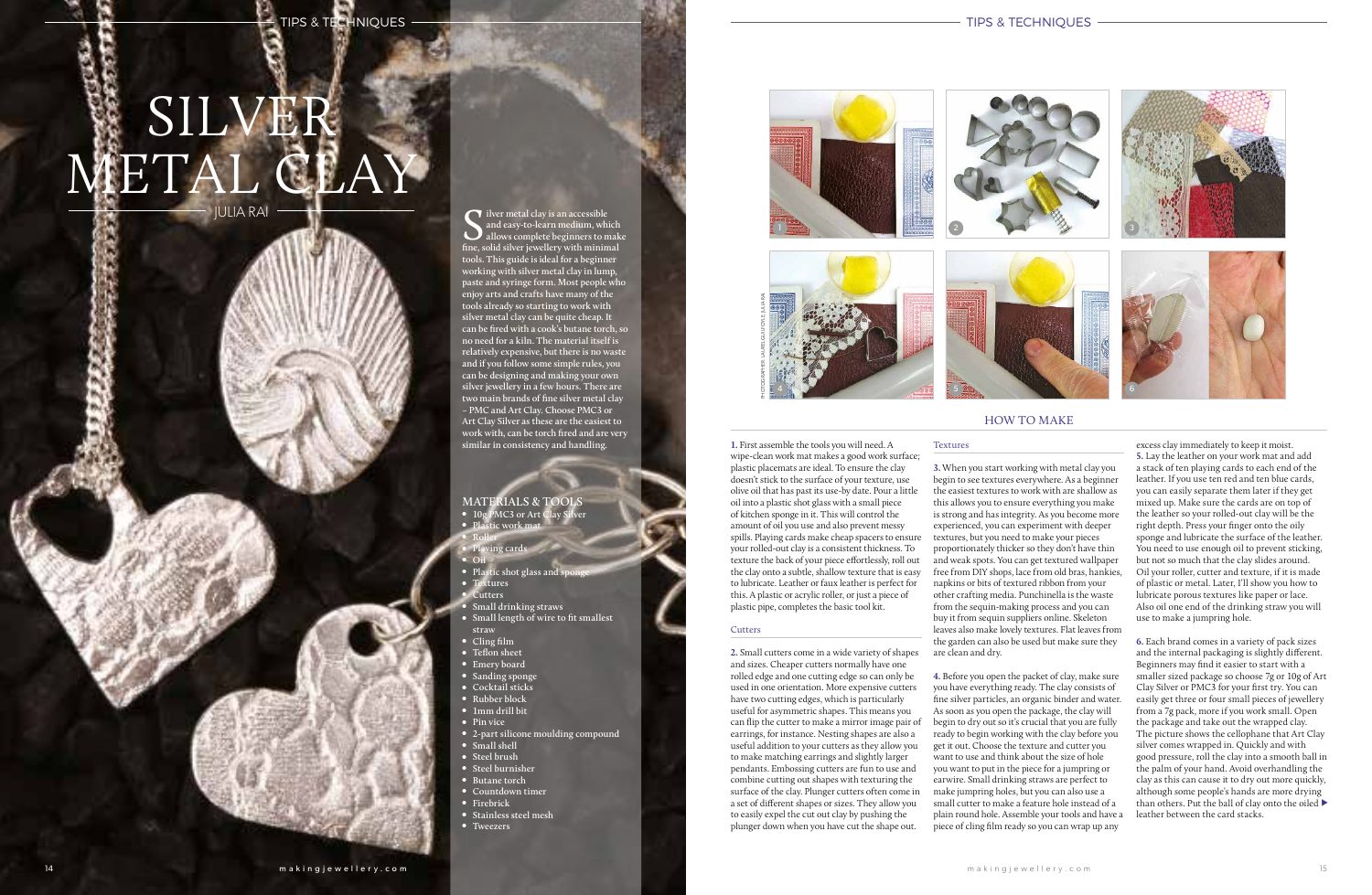**7.** Using the playing cards as a guide, roll the clay. Make sure the ends of the roller are always on the cards. Remove two cards from both sides and roll again. The clay is now eight cards thick. Check the size and shape of the clay against your cutter. The reason for rolling the clay taking two cards off at a time is so that you can control the size and shape of the rolled clay. If the clay is not wide enough for your cutter, turn the clay by 90˚ before taking two more cards off each side and rolling again. The clay is now six cards thick. Take two more cards off each side and roll again. The clay is four cards thick which is the thinnest you should go to make a flat, shallow textured piece.

**8.** If you are using a plastic texture, like punchinella, you will have oiled it during your preparation. If you've chosen wallpaper, lace or ribbon, it's hard to oil these as they soak up the oil quickly. It's easier to oil the rolled-out clay if you have a texture like this. Once your clay is four cards thick and the right size for your cutter, press your finger onto the oily sponge and put a thin slick of oil over the whole surface of the clay. Place your texture onto the clay and roll one time with good pressure, still resting the ends of your roller on the stack of four cards. If you roll back and forth, the texture can move slightly and prevent you getting a crisp imprint.

**9.** Place the oiled edge of the cutter on the clay, lined up with the part of the texture you

want to use. Press firmly downwards so you get a clean cut. Remove the cutter. Wrap up the excess clay immediately in clingfilm. If the shape is stuck inside the cutter, use the blunt end of a pencil or paint brush to gently press one edge of the clay away from the cutter and allow gravity to help it drop onto the leather. Don't worry if the edges are not perfect or if the join in the cutter has made a mark; these will be dealt with when the clay is dry and easier to handle.

**10.** Use the small drinking straw to make a hole for the jumpring or earwire. Check to make sure the straw end is round as they are easily squashed. The hole should be around 3mm away from the edges of the shape. Press the oiled end of the straw into the clay and twist it gently to make a clean hole. Use a piece of wire – copper wire is cheaper than silver for this – and push out the plug of clay from the hole. This can be added to your other clay in the cling film. Don't worry if the hole isn't perfect; this can be corrected in the dry stage.

#### Drying

**11.** You can allow the clay to dry naturally if you are not in a hurry. A piece four cards thick will dry naturally in around an hour or you can leave it overnight. Dry pieces will keep forever so there is no urgency to getting them fired. You can speed up the drying by using a hairdryer, a dehydrator or a hotplate. You can

even put them in your home oven at around 100°C. Be careful they don't blow around in a fan oven! For small pieces I use a coffee mug warmer, which is cheap and available on eBay. A piece of steel mesh gives a flat surface above the hotplate and provides a gentle heat. Anywhere warm will speed up the drying and take you onto the next step more quickly. The piece must be totally dry before firing.

**12.** In the dry stage, you can handle the clay without risking damaging the texture. It is brittle in this stage, however, so it needs to be handled gently and will not stand up to rough handling or being dropped. Any refining that needs to be done to edges or holes is much easier at this stage and should be done before firing. Hold the piece close to the area to be refined and using an emery board, file the straight edges so they are smooth and free of any marks left by the cutter. Curved edges are best refined using a sanding sponge. Use a cocktail stick like a file to refine the inside of the hole from the back and the front of the piece.

#### Firing

**13.** When firing by butane torch at home, the best place to do it is on the hob. It's used to being hot and with a few low-cost items you can transform it into a firing station. Cheap ceramic floor tiles – especially ones which have been damaged as they are normally reduced in price – make a stable base. A

water and put a slick of water over the whole  $\qquadblacktriangleright$ **18.** The clay dries out during use but it can be rehydrated and turned back into usable clay. There are two methods for rehydrating the clay. One is to rehydrate slightly dry clay so you can immediately use it; the other is to rehydrate completely dry clay. While you are using the clay, you may start to see cracks appearing when you roll it out, especially around the edges. The best way to rehydrate it so you can carry on using it is to put it inside some cling film and squash it out to form a flat pancake. Dip your finger into some surface of the pancake. The large surface area allows the clay to absorb the water more quickly.



firebrick raises up the piece and provides another level of heat absorption. You can fire directly onto the firebrick, but a piece of stainless steel mess bent to form a bridge allows air to circulate around the piece and makes controlling the temperature easier. You will also need tweezers and a glass or ceramic bowl filled with cold water, plus a countdown timer. A pair of safety glasses is also recommended.

**14.** Make sure your hair is tied back and there are no trailing pieces of clothing before you start firing. To ensure you can see the colour of the piece while it fires, dim the lights and shut the curtains. It's hard to judge the colour, and therefore the temperature, of the metal in normal light. Once the metal is at the right temperature, you will need to time the firing. Set your timer for three minutes and decide which hand you will hold the torch in, and then put the timer on the other side. Adjust the torch so you have a bushy, gentle flame rather than a pointy fierce flame, which is less controllable. Your pieces need to be no bigger than a 50p piece to be torch fired successfully. Any larger and it's difficult to keep the whole piece uniformly hot.

**15.** Turn on the torch and aim the flame at the piece. The first thing you will see is the binder burning out, so expect the piece to ignite and burn. When this subsides, watch the colour of the piece carefully. You are looking for

a peach/salmon coloured glow; this will tell you the temperature of the piece is correct. Start the 3-minute timing when the piece reaches this colour. There is no need to move the torch around while firing. Move the torch slightly further away if the piece gets any redder than the peach/salmon colour. If it is not glowing, it is too cool so move closer.

Getting the hang of torch control takes practice, so keep working at it. When the timer goes off, turn off the torch, pick up the piece with tweezers and drop it into the cold water. Melting **16.** It is possible to melt your piece using a butane torch, although it is quite difficult to melt it into a puddle of silver. If the piece gets too hot normally the surface starts to melt. Often you will see a flash of silver go across the surface of the piece and this indicates that the surface has started to melt. Pull the torch back to cool the piece down but continue to fire it for the full three minutes. Things with pointy elements, like stars, can lose the ends of the points as they melt up into the body of the piece. The lesson if you do melt the piece is to keep a very close eye on it during firing, never look away or lose concentration and keep the lights dim. Pieces once fired are solid silver and not very easy to reclaim.

#### Polishing

**17.** If you have fired the piece correctly, it should be white, not silver. This is the natural surface of the silver. If you looked at it under a microscope, you would see lots of hills and valleys that dissipate light and gives it the matt white appearance. It now needs polishing to flatten the surface and allow light to bounce off it, producing the silvery shine. The easiest and cheapest way to polish it is by using a steel brush. Brush the surface all over and you will see the white transform into silver like magic. A steel burnisher used on the edges of the piece will compact the surface and give a high shine. You can also rub the burnisher over the high spots of your texture to add sparkle to the piece.

#### Rehydrating









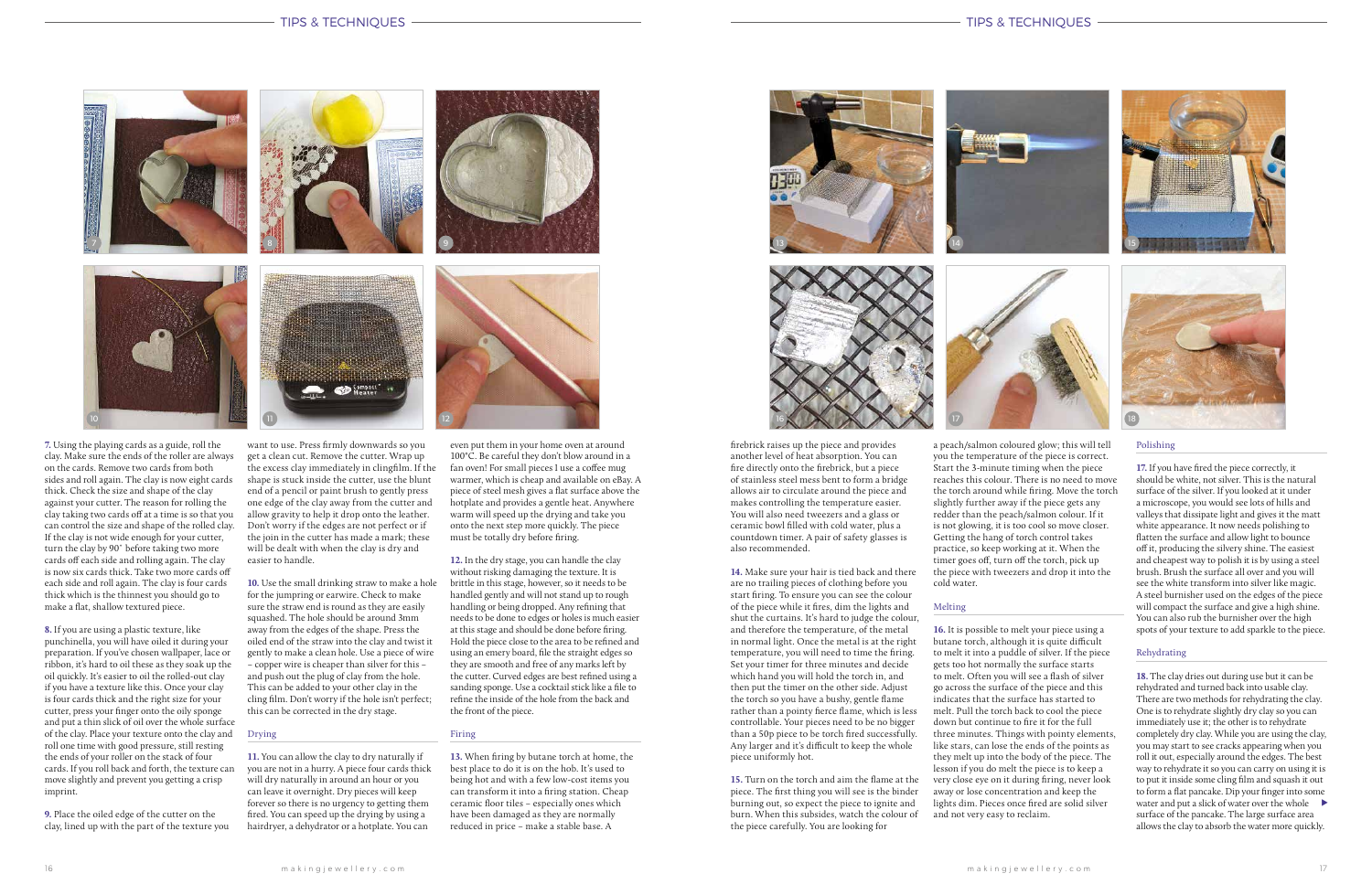356555565555555555

**19.** Fold the pancake in half trapping the water inside; do this from outside the cling film, avoiding handling the clay directly. Press the pancake through the cling film and away from the fold so you form another flat pancake. If the clay is very dry you can add another slick of water over the surface at this point but otherwise, fold the pancake in half again and press it down to form another pancake. Repeat this folding and pressing about 6 or 7 times. This process forces the binder in the clay to quickly absorb the water, making it into useable clay again within a few minutes. If you have done this correctly, when you pick up the clay and roll it into a ball, there should be no wet clay on your hands.

**20.** Even clay that is totally dry can be rehydrated and returned to being usable clay again. If you have small pieces that are dry, chop them up with a craft knife or break them into smaller pieces with your fingers. Put them into a piece of cling film and spray with a little water. Make sure all the pieces are wet, and then seal the cling film into an airtight container or plastic bag and leave it to soak up the water. Squeeze it occasionally to see if it is soft all the way through. If it is too wet after it has soaked up all the water, leave it open to the air for a while, folding it occasionally to ensure it dries evenly. If it is still too dry, use the other rehydration method of wetting and folding to bring it to the right consistency.

**21.** If you are doing a lot of metal clay work, you may have more pieces to rehydrate. In this case, a coffee grinder kept especially for the purpose is a good investment. Store dry pieces in the coffee grinder to keep them clean until you have enough to rehydrate. Whizz up the pieces until they are dust, tip this into a dish (through a tea strainer if you think there may be lumps in it), then add water slowly and mix until it clumps. Tip the mixture into a piece of cling film and then roll it out through the cling film, fold and roll again. This will force the water into the binder in the same way as the other rehydration process. Leave the clay to rest overnight before using it.

> **24.** These O and K letters are too small to successfully make a hole with a drinking straw so holes are best drilled in the dry stage for your jumprings or earwires. Any shape with points, like stars, triangles or teardrops are better drilled than punched. Drilling allows you to make a hole that is neat and nearer the edge of the piece than you can get with a drinking straw. You can use a drill bit in your fingers to drill a hole, but it is more comfortable to use a pin vice. If the piece has dried completely flat, put the piece flat down on a rubber block and mark the area for the hole with a pencil. Use a 1mm drill bit, put the tip onto your pencil mark and begin to turn the drill. Don't put any pressure on it; just allow the drill to do the work.  $\blacktriangleright$



#### Paste

**22.** Both of the main brands produce a paste version of silver metal clay, but you can also make your own by mixing water with lump clay or filing dust. Paste is good for sticking things together – like adding a feature to a flat piece – and can also be used to create unique textures on the surface of a dry piece. You can stick wet pieces to wet pieces, wet pieces to dry pieces or dry pieces to dry pieces using paste. The paste texture is very easy to do and depending on the thickness of the paste, a variety of different effects can be achieved. Paint the paste onto the surface of a dried piece in small sections and swirl a pattern using a cocktail stick. Random swirls are lovely or you can put straight lines or cross-hatching for example to create a unique texture.

**23.** Make a flat piece, four cards thick and then dry it. Roll out more clay two or three cards thick and cut out a small element (like a star) to stick on. Make sure the element will fit onto the piece without overhanging the edge. Pieces that are two or three cards thick will be too weak if they stick out from the piece and may bend. Dampen the area on the dry piece with water to help the adhesion of the star. Put some paste on the back of the star, place it on the flat piece and press gently so the piece is firmly fixed. Clean up any excess paste with a damp paintbrush. If you have used the paste texture, any excess paste can be blended into the pattern. Once it has dried, refine all the edges of the piece as before.

### Drilling